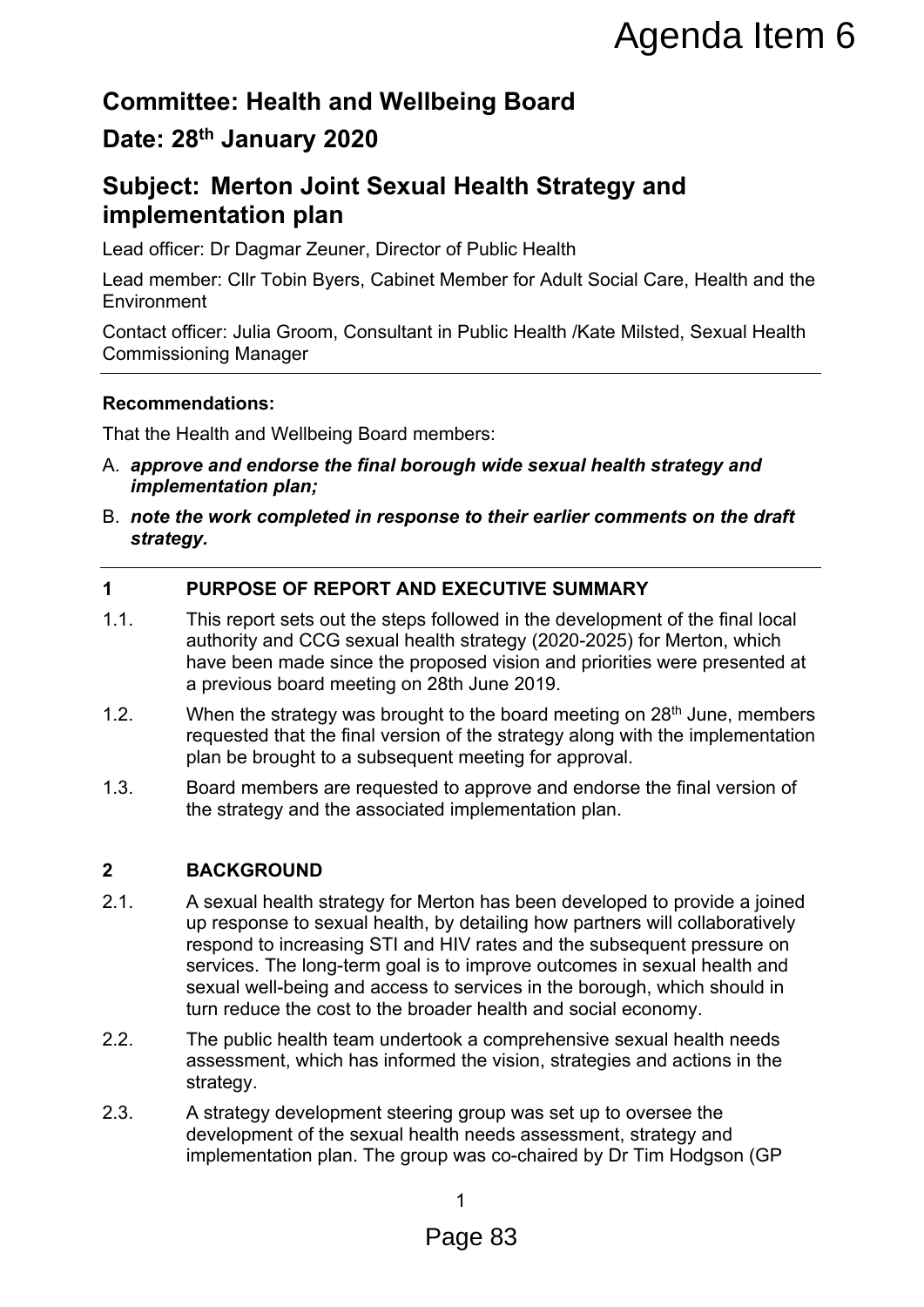lead for sexual health, Merton CCG) and Julia Groom (Public Health Consultant lead for sexual health). All key partners were represented on this group.

2.4. Face-to-face consultation with over 300 professionals working in the borough has taken place as well as 123 focus groups held with young people. 1,283 people also provided feedback into the process via online surveys.

# **3 DETAILS**

- 3.1 The draft vision and priorities for the joint sexual health strategy were presented to the Health and Well-Being board meeting held on 28<sup>th</sup> June 2019. The recommendations were agreed and it was requested that the final strategy and implementation plan were brought back to the board for agreement and endorsement.
- 3.2 At the meeting on the 28<sup>th</sup> June board members asked for further consideration of how:
	- older people are supported with their sexual health needs;
	- Merton are working together with other local authorities;
	- the principles that applied to successful work on the teenage pregnancy strategy can be utilised;
	- links with other services, including mental health can be made.
- 3.3 The strategy steering group reviewed these areas and have addressed them within the strategy priorities and implementation plan. Actions include:
	- a review of how services meet the needs of older people and engagement with those aged 50+ to further understand their needs;
	- desk top research into good practice examples of how to meet the needs of those ageing with HIV;
	- joint working with commissioners in South West London to standardise and re-commission pharmacy sexual health services across the sector;
	- referral pathways developed and adopted between the integrated sexual health service and mental health and substance misuse service.
	- development of a multi-agency steering group to oversee the actions identified in the sexual health implementation plan, ensuring a senior level champion is identified;
- 3.4 On the 5<sup>th</sup> November, the Healthier Communities and Older People Overview and Scrutiny Group considered and commented on the draft sexual health strategy. They did not propose any changes, but had a helpful discussion about how much cross cutting and intersectionality exists between groups most affected by sexual health issues. The Director of Public Health informed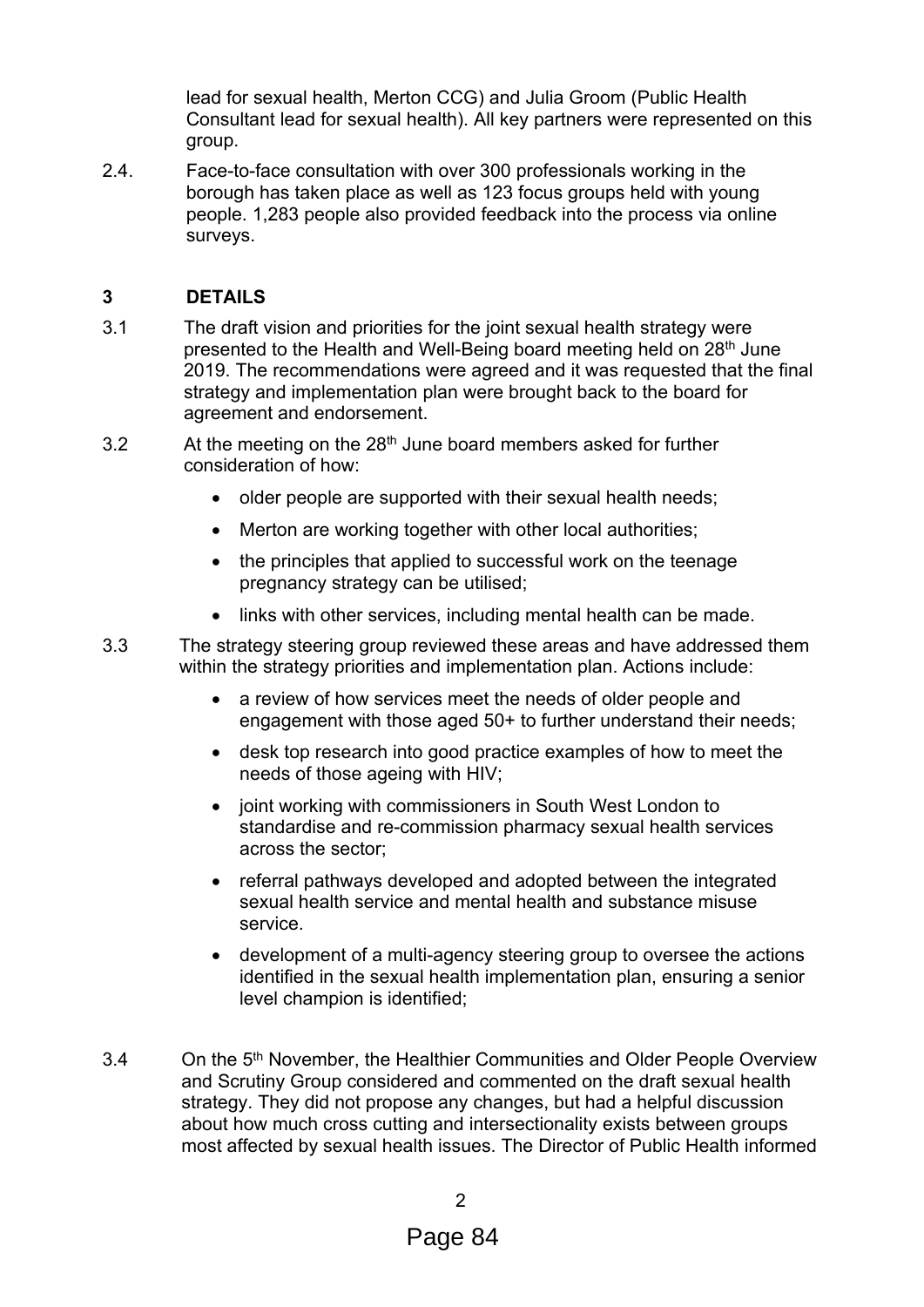that there is some overlap but that the strategy seeks to strengthen this under priority three, a comprehensive approach. They were informed that focus groups with those who do not traditionally engage with services has been undertaken, to ensure actions to destigmatise sexual health issues amongst certain groups have been included in the implementation plan.

- 3.5 Since the board meeting on 28th June, the draft strategy and implementation plan has been presented to the following meetings and any feedback received has been incorporated. All these groups have supported the final version of the strategy and implementation plan:
	- 1. Merton CCG Patient Engagement Group
	- 2. Merton Local Medical Committee
	- 3. Merton Children's Trust Board
	- 4. Merton CCG Clinical Oversight Group
	- 5. London Borough of Merton Corporate Management Team
	- 6. Merton CCG Executive Management Team
- 3.6 In September, the draft version of the strategy and the implementation plan were sent to all groups who were initially consulted on the proposed vision and priorities, allowing them another opportunity to comment. Only a few minor changes were requested and these have been made.

## **4 ALTERNATIVE OPTIONS**

Not applicable

## **5 CONSULTATION UNDERTAKEN OR PROPOSED**

Extensive consultation has been undertaken with residents, professionals who work in Merton, and those studying or looked after in the borough.

#### **6 TIMETABLE**

Please see below some key milestones in the next steps for strategy progress:

**Feb 2020:** Membership of the strategy development steering group will be reviewed, and a new strategy implementation steering group formed. This group will oversee the strategy implementation plan.

**March 2020:** First meeting of the strategy implementation group and work on the implementation plan commences.

**March 2020:** Strategy is published on the London borough of Merton website, and distributed to stakeholders.

**Sept 2020:** Six month review meeting of implementation plan progress.